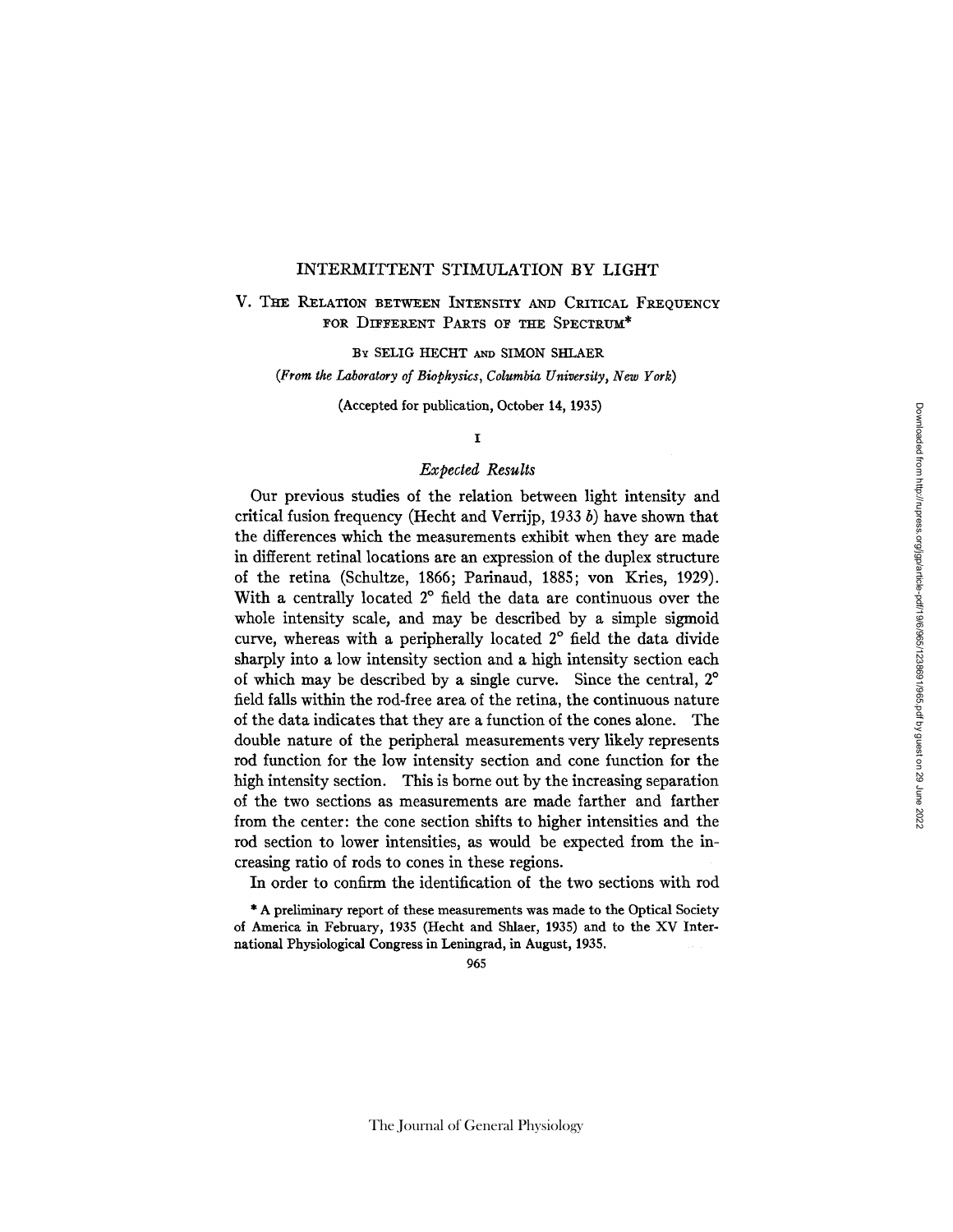and cone function, we have now used different parts of the spectrum to study the relation of critical frequency to intensity. For this purpose we employed a central retinal area 19° in diameter, containing both rods and cones.

Fig. 1 gives the relative spectral sensibilities of the cones and rods, and shows what may be expected of the measurements. Spectral



FIG. 1. Relative spectral sensibilities of the rods and cones. The curves are each accurately drawn: the cone curve is from the data of Hyde, Forsythe, and Cady (1918), and the rod curve from the data of Hecht and Williams (1922). The vertical separation of the two curves is arbitrary and conforms to the fact that the colorless and color thresholds of the eye are nearly coincident in the red.

energy can produce no visual effect until it reaches the relative intensity indicated by the rod curve. Above that, rod function dominates until the cone threshold is reached. The intensity distance over which the rods dominate in visual function changes throughout the spectrum: between 670 and 630 m $\mu$  it is small and alters only slowly; beginning at about 600  $m\mu$  and going toward the blue the dis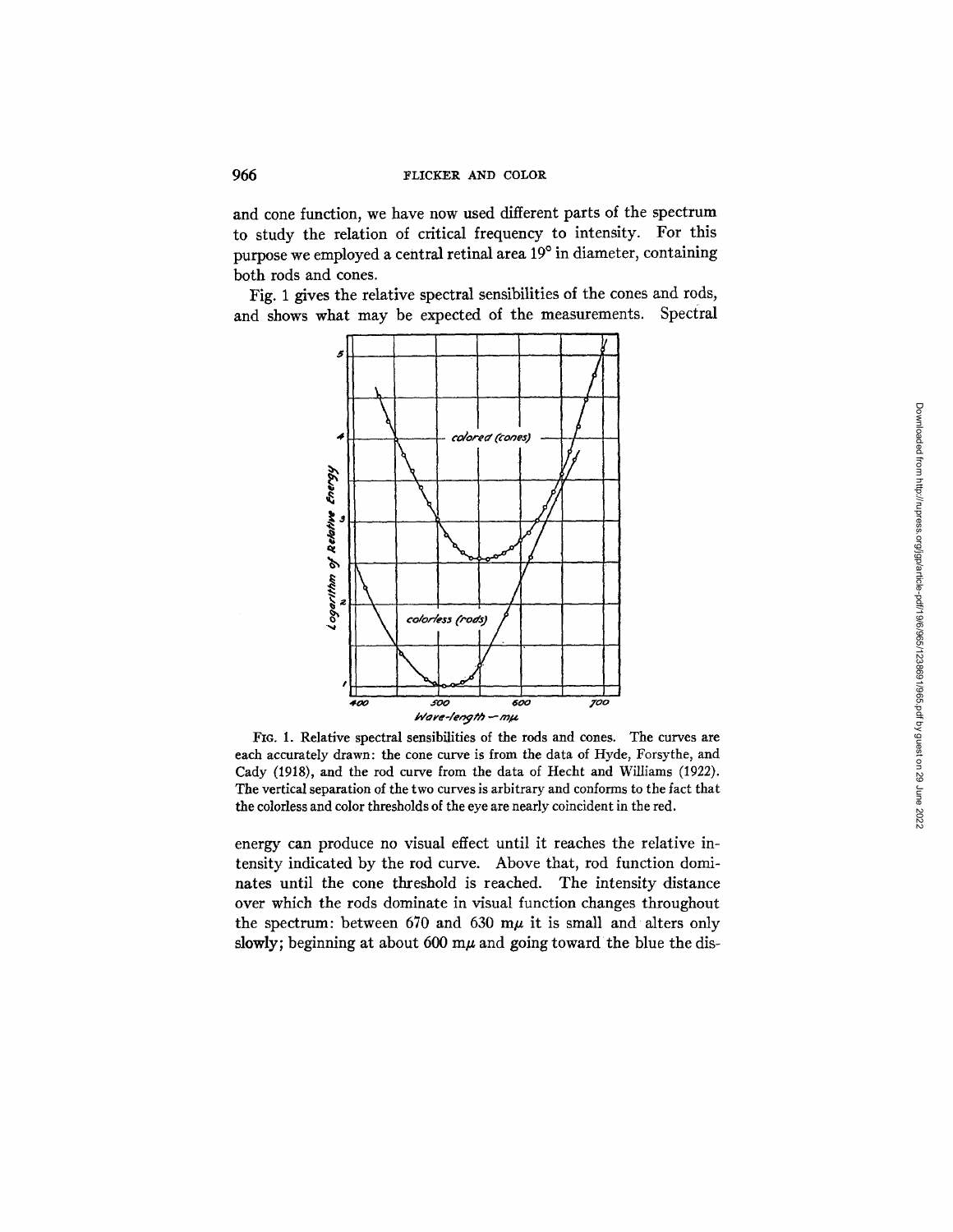tance becomes rapidly larger, while below 500  $m\mu$  it remains practically constant.

Preliminary investigation (Hecht and Verrijp, 1933a) confirmed these expectations. Critical frequency measurements with a small peripheral field showed that whereas the high intensity portions are much the same for all colors, the low intensity section is very short with red light and becomes longer as the light moves down the spectrum toward the blue. The monochromatic filters used by Hecht and Verrijp reduce the brightness to about 1 per cent of the incident light. With the optical system in the apparatus (Hecht, Shlaer, and Verrijp, 1933), this reduction limited the measurements to only a part of the high intensity cone curve. We have therefore redesigned the optical system so as to furnish about 100 times as much light as in the previous research. At the same time we have increased the total field size to a diameter of 35° which may be used in various configurations of non-flickering surround and flickering test area.

### II

### *Apparatus and Procedure*

Fig. 2 shows the new arrangements. An image of the incandescent ball of a 2 ampere Osram Punktlicht is focussed by lens  $L1$  on the plane of the sector disc. The diverging light is then converged by L2 through the unsilvered portion of the photometer cube to fill the field lens L3. This forms the flickering central field. Another image of the same source is made to fill the silvered section of the photometer cube in an analogous way by lenses  $L1'$  and  $L2'$ . This constitutes the nonflickering surround. The surround is made equal in brightness to the flickering field (above the critical fusion frequency) by the movement of lens *L2',* which controls the divergence of the beam in filling  $L3$ .  $L3$  then focusses the two images of  $S_1$  and  $S'_1$  on the field lens L4 of the viewing telescope, which in turn forms an image of the photometer cube in the focal plane of the ocular of the telescope. Finally, the ocular focusses images  $S_3$  and  $S'_3$  of the source on the pupil of the eye. The size of the final combined image of the source, as it appears in front of the ocular and falls on the pupil of the eye, is  $1.5 \times 1.3$  mm. There is thus no necessity for an artificial pupil in this system, since the image size remains constant and well below the smallest pupil at the highest brightnesses.

Before it enters the telescope objective the light passes through the circular unsilvered portion of a small photometer cube  $C$ , the silvered portion of which reflects a fixation point into the field. The fixation point consists of a pin hole *P,*  strongly illuminated by the image of a flashlight lamp filament projected by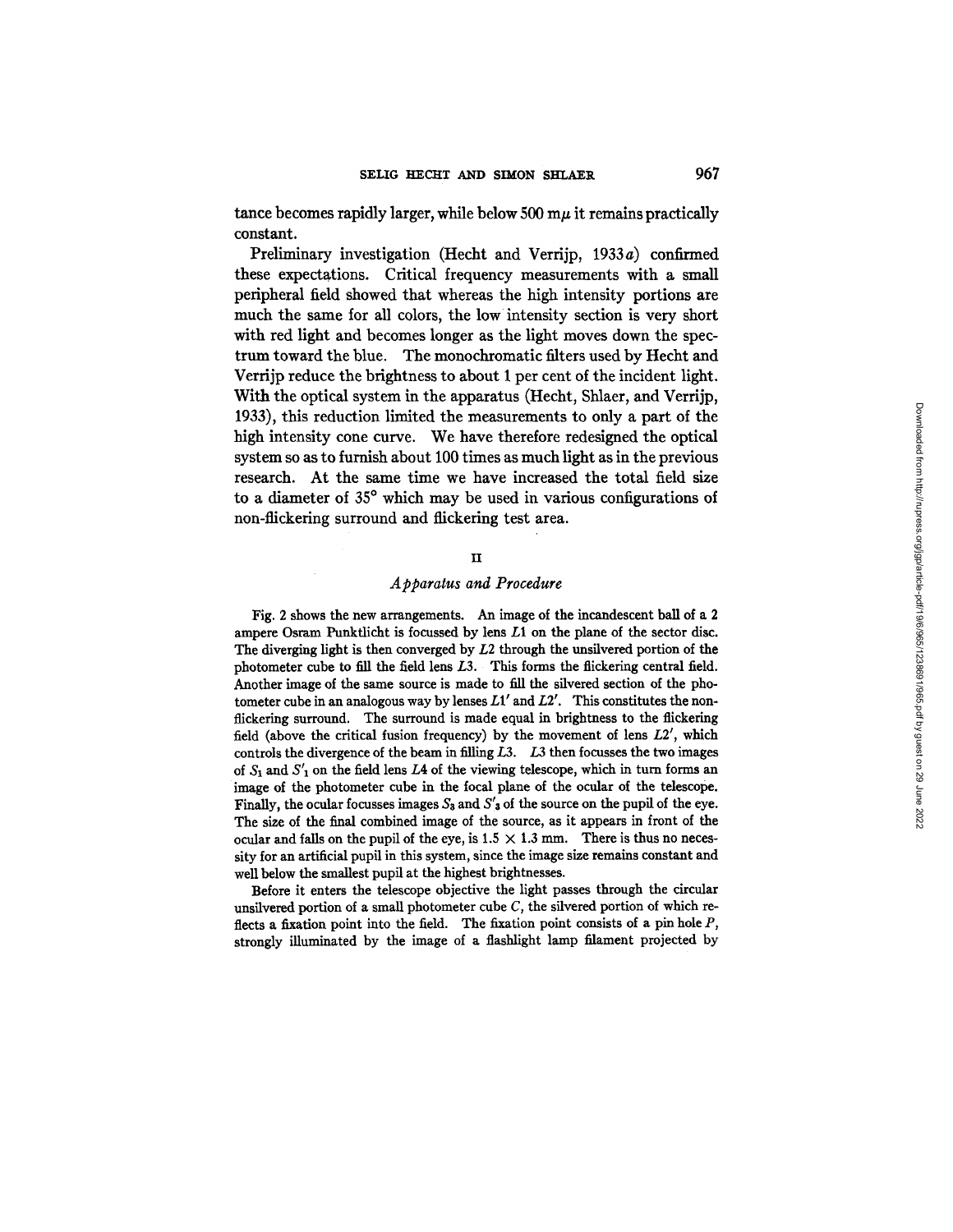## 968 FLICKER AND COLOR

a microscope objective. The pin hole is at such a distance from the telescope as to be in focus at the same time as the image of the large photometer cube. The fixation point is mounted as a unit with its lamp and objective, and is movable in all directions within the optical field. The brightness of the fixation point is controlled by a potentiometer available to the observer.

Between the field lens L3 and the telescope objective *L4,* there are neutral and monochromatic filters and a neutral wedge and balancer for intensity and color control. We used two neutral filters transmitting approximately 1/100 and



FIG. 2. Diagram of the new optical arrangements for flicker measurements.

1/10,000. The wedge and neutral filters were calibrated separately for each of the color filters with a Martens polarization photometer as already described in paper II of this series (Hecht, Shlaer, and Verrijp, 1933).

For isolating portions of the spectrum, we used Wratten monochromatic filters 70, 71A, 72, 73, 74, 75, and 76, obtained from the Eastman Kodak Company. With filters 75 and 76 we used Coming filter 428 to exclude the slight amount of red which these two filters transmit. In the data the wave-lengths given correspond to the center of gravity of the measured transmission of the filter multiplied by the energy distribution of the source and by the high intensity visibility curve. The brightness of the lights transmitted by the filters was determined by heterochromic matching of contiguous filters, one against the other,—the yellow (73) being matched against white.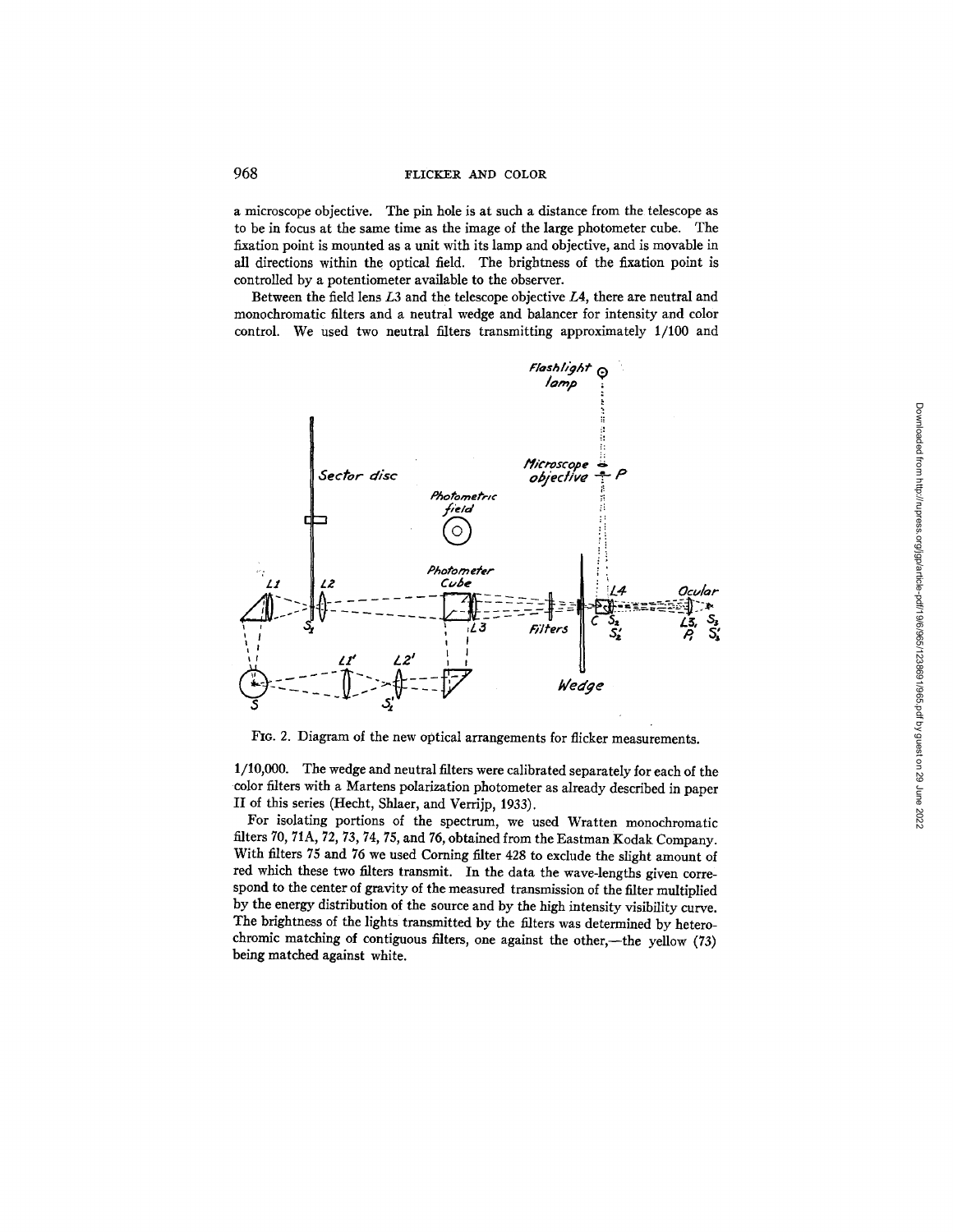Because of the ocular, the absolute brightness had to be determined by a binocular match between the test field as viewed with the right eye, and a fixed brightness viewed through a 2 mm. diameter pupil with the left eye. After measuring with a Macbeth illuminometer the brightness of the surface viewed through the left eye, and taking the artificial pupil size of the left eye into consideration, the brightness as seen with the right eye may be described in terms of photons.<sup>1</sup>

The procedure for making the measurements was almost the same as described in the second paper of this series, with two changes added as a result of our experience. In all cases now, the intensity was set and the frequency varied by a slide rheostat until flicker disappeared. Two readings at each intensity were usually adequate; if they did not agree closely we made a third, and rarely a fourth. As before, care was taken to secure complete adaptation to each intensity, but now we allowed no rests in the dark between intensities. We found the rests in the dark neither necessary nor beneficial, and without them we could maintain a continuous state of light adaptation which easily changed its level with increasing intensities. By this procedure we were able in 2 hours to span the whole visible intensity range, making from 16 steps in the red to 24 steps in the blue.

In all the measurements to be reported in this paper, we used a circular test field, 19° in diameter; it was always surrounded by a non-flickering circular area 35 ° in diameter, of the same brightness as the test field when it is interrupted at rates beyond the critical fusion frequency. The intensities given are for the nonflickering central test field, and therefore are twice the brightness of the surround.

#### HI

## **RESULTS**

The results are given in Table I. Each datum is the average of the measurements made in three separate runs with the right eye of each

<sup>1</sup> The photon as a unit of retinal illumination was suggested by Troland (1916). Intensities measured in millilamberts are converted into photons by multiplying with the factor  $10a/\pi$ , where a is the effective area of the pupil. In Paper II of this series (Hecht, Shlaer, and Verrijp, 1933), we misinterpreted Troland's definition of photon, and made an error in this conversion factor. Because of this and of another minor error, it is necessary to multiply by 40 the numbers given as photons in the three preceding papers of this series (Hecht, Shlaer, and Verrijp, 1933; Hecht and Verrijp, 1933b and  $c$ ) in order to make them comparable with the intensities in this and in the following paper by Hecht and Smith.

As an expression of actual retinal brightness, the photon is obviously superior to the millilambert which gives intensities external to the pupil. Nevertheless, photons for different pupil openings record identical retinal brightness only when the pupil areas are small, say below 2.5 mm. in diameter (cf. Stiles and Crawford, 1933).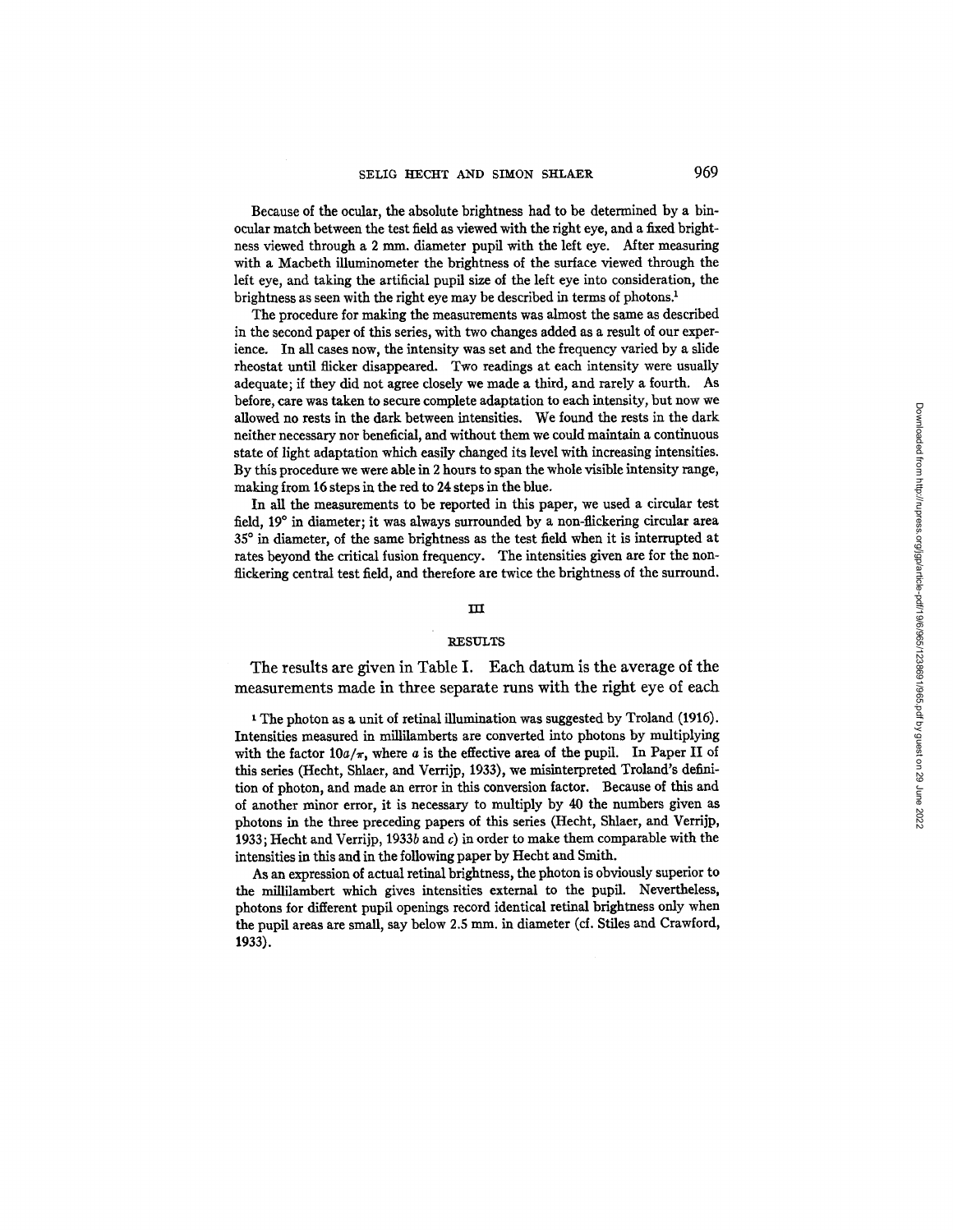|         | for Different Wave-Lenghs. Central Pixation; 19° Test Field                                 |
|---------|---------------------------------------------------------------------------------------------|
| TABLE 1 |                                                                                             |
|         | 计可变性 医血管切除术 医心脏 医心脏 医心脏 医心脏 医心脏 医心脏 医心脏 医心脏<br>Brightness and Critical Fusion Frequency for |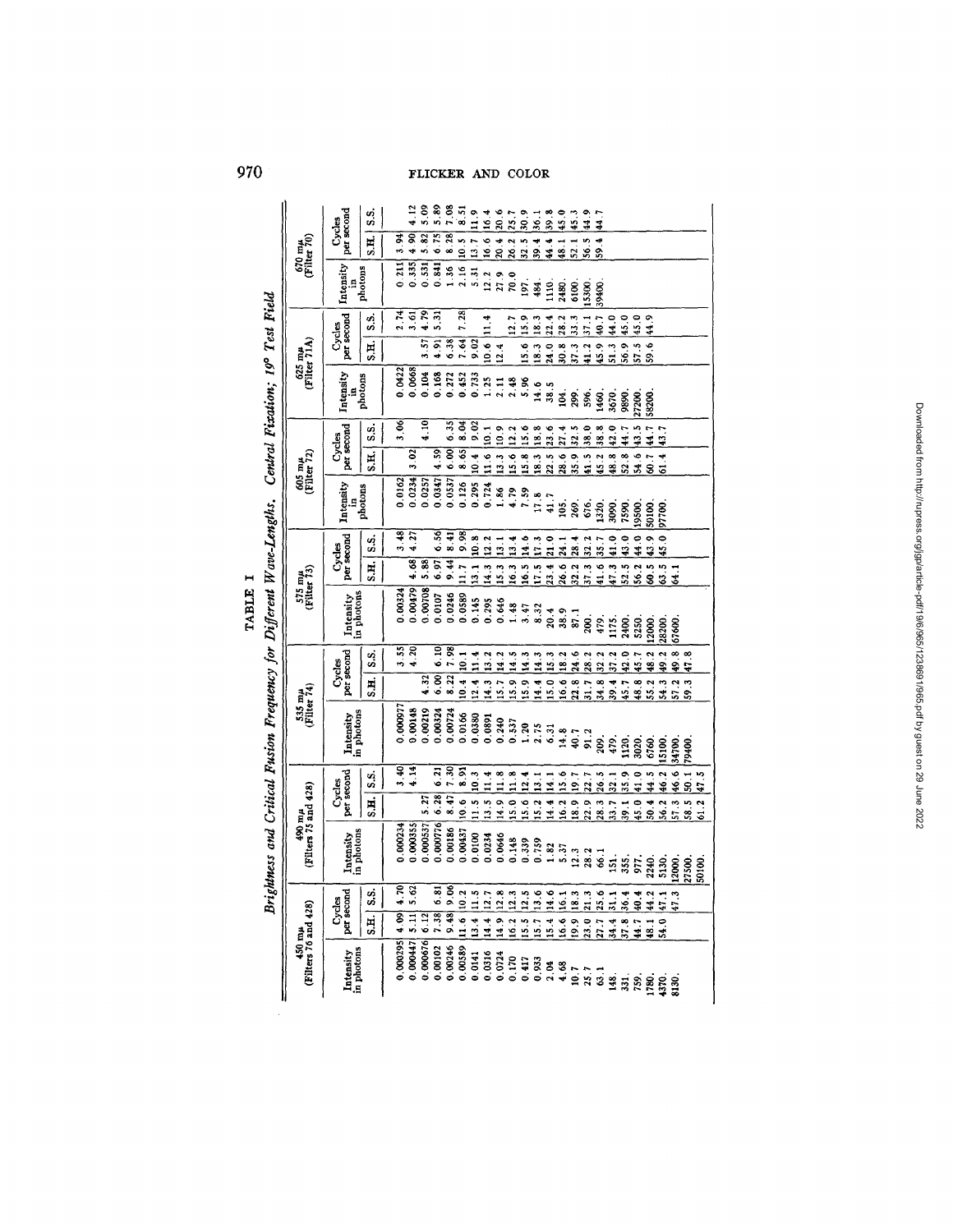of us. The table shows that as the spectrum changes from red to blue, measurements of critical frequency become possible at lower and lower intensities. This is what we had anticipated from the spectral sensibility distribution for the rods and cones.

The information conveyed by the measurements can best be understood from their graphic representation. As Fig. 3 (the data are for S. H.) shows, the data break into two sections: The high intensity



FIG. 3. The data of S. H. showing the relation of critical frequency to log  $I$  for the different spectral regions shown.

portions, which we have identified with cone function, fall together for all the colors. We have graphically superimposed the various cone data on each other, and have compared the results with the superposition achieved on the basis of heterochromic photometry. Only the slightest differences appear between the two methods, the differences being haphazard and well within the errors both of heterochromic matching and of our superposition judgments. The low intensity sections, which we have identified with rod function, are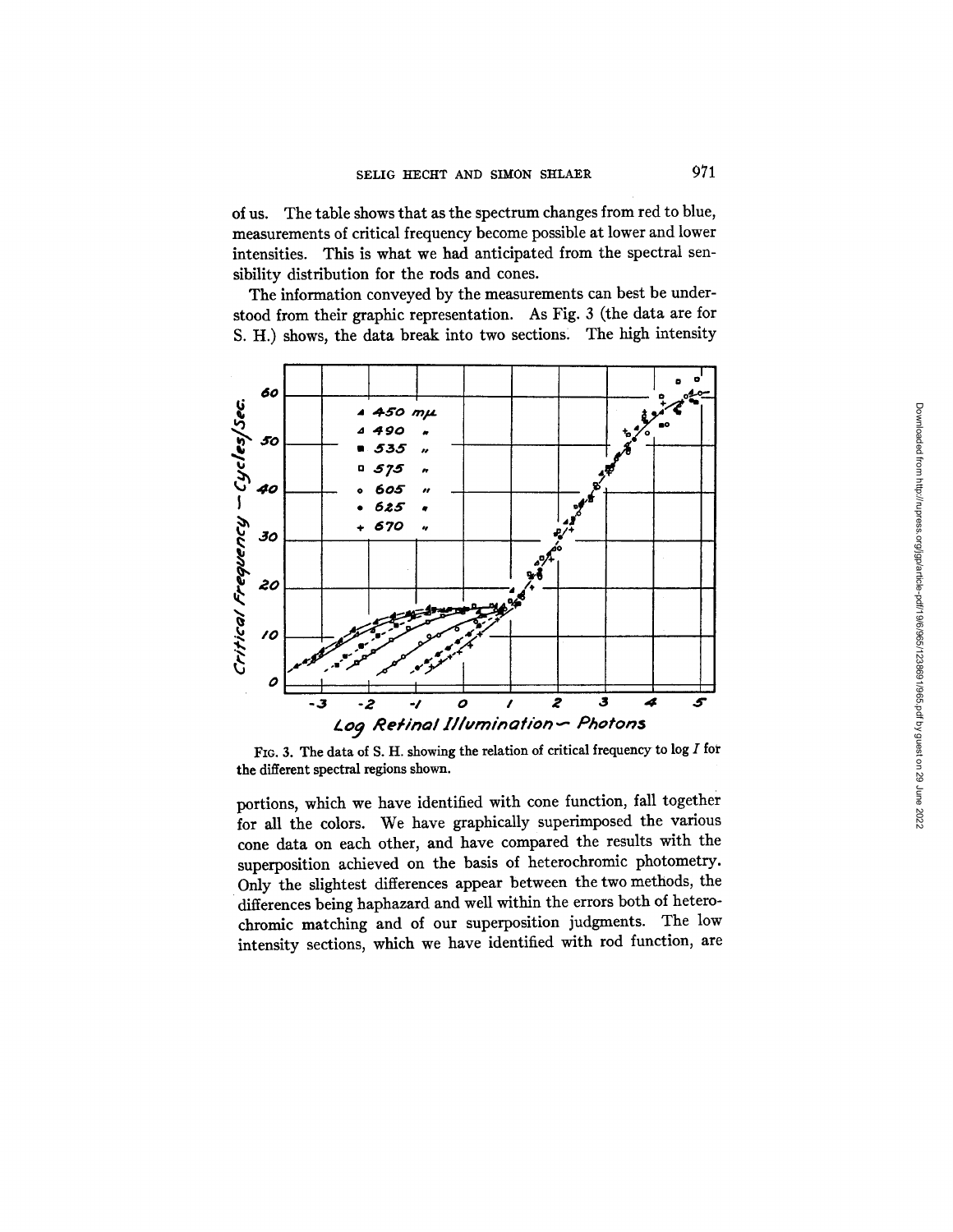spread out much as expected, and extend to lower and lower intensities with decreasing wave-length.

Fig. 3 resolves the mystery of Ires' old findings (Ires, 1912) that the low intensity portions of critical frequency data for different parts of the spectrum may be represented by straight lines which differ in slope, the red being steepest and the violet being practically horizontal.



FIG. 4. The data of S.S. plotted as log frequency against  $\log I$  for the different spectral regions. The numbers on the ordinates to the left apply to the topmost data alone; for convenience the other data have been moved down in steps of 0.2 log unit, and their exact positions are indicated to the right. The curves are from equation (1) for the high intensity cone portions, and from equation (2) for the low intensity rod portions.

It is apparent in Fig. 3 that for short stretches near the rod-cone transition, straight lines can be drawn through the rod data, showing different slopes for the different wave-lengths.

The real phenomenon, however, is something quite different. It is that the separation of rod and cone sections as a whole increases as the wave-length decreases. This is shown strikingly by Fig. 4 in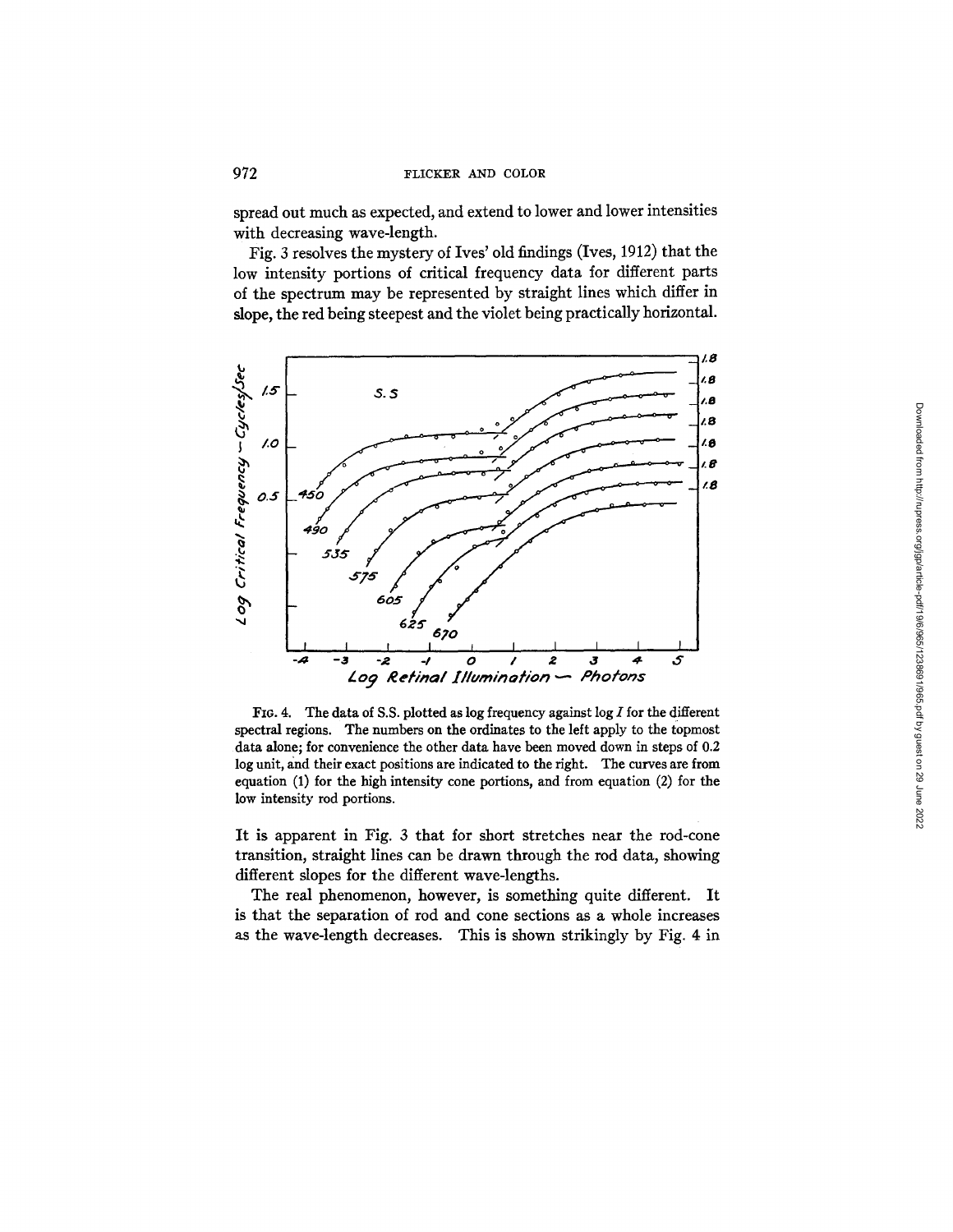which the data of S. S. are plotted as the logarithm of the critical frequency against the logarithm of the intensity. The data for  $670 \text{ m}\mu$  fall on a single, continuous curve, whereas the data for all other parts of the spectrum are best described by two separate curves. The high intensity curve is in the same position for all colors, and the only effect of changing the spectral composition of the light is to shift the position of the low intensity, rod curve along the intensity axis, without in the least changing its form. From our first measurements (Hecht and Shlaer, 1935) we were inclined to believe that the rod curve shifts along the vertical axis as well. However, the average data of S. H. show no vertical shift at all, while those of S. S. show a slight displacement which is sufficiently haphazard and small to be neglected as within the range of variation.

The transition between rod and cone portions is quite sharp for all but the blue and violet data. On either side of the transition, the identification of rod function and cone function is borne out by subjective observation. The test field, being  $19^{\circ}$  in diameter, contains the whole macula as well as periphery. At low intensities and below the critical fusion frequency the flicker is distinctly located in the peripheral portion of this field, so that the field resembles a flickering doughnut. As the critical frequency is approached, the last appearance of flicker is always in the periphery. With increasing intensity, the first sign of approaching cone function is the appearance of color in the field, which becomes identifiable with certainty about 0.5 log unit below the actual inflection point of the measurements. At the intensities around the transition and near the critical frequency, two separate centers of flicker are very often apparent, one in the periphery and the other in the center, and it is difficult to predict which will disappear later and thus determine the critical fusion frequency. As a result, this is a region of difficult measurement, and of daily variation. At intensities higher than the transition intensity but near it, flicker usually persists longest in the center, but beyond these intensities the last trace of flicker may be in any part of the field. Obviously the rods determine the low intensity section, and the cones the high intensity section, but the specific cones which set the critical frequency are not necessarily the same throughout the high intensity section.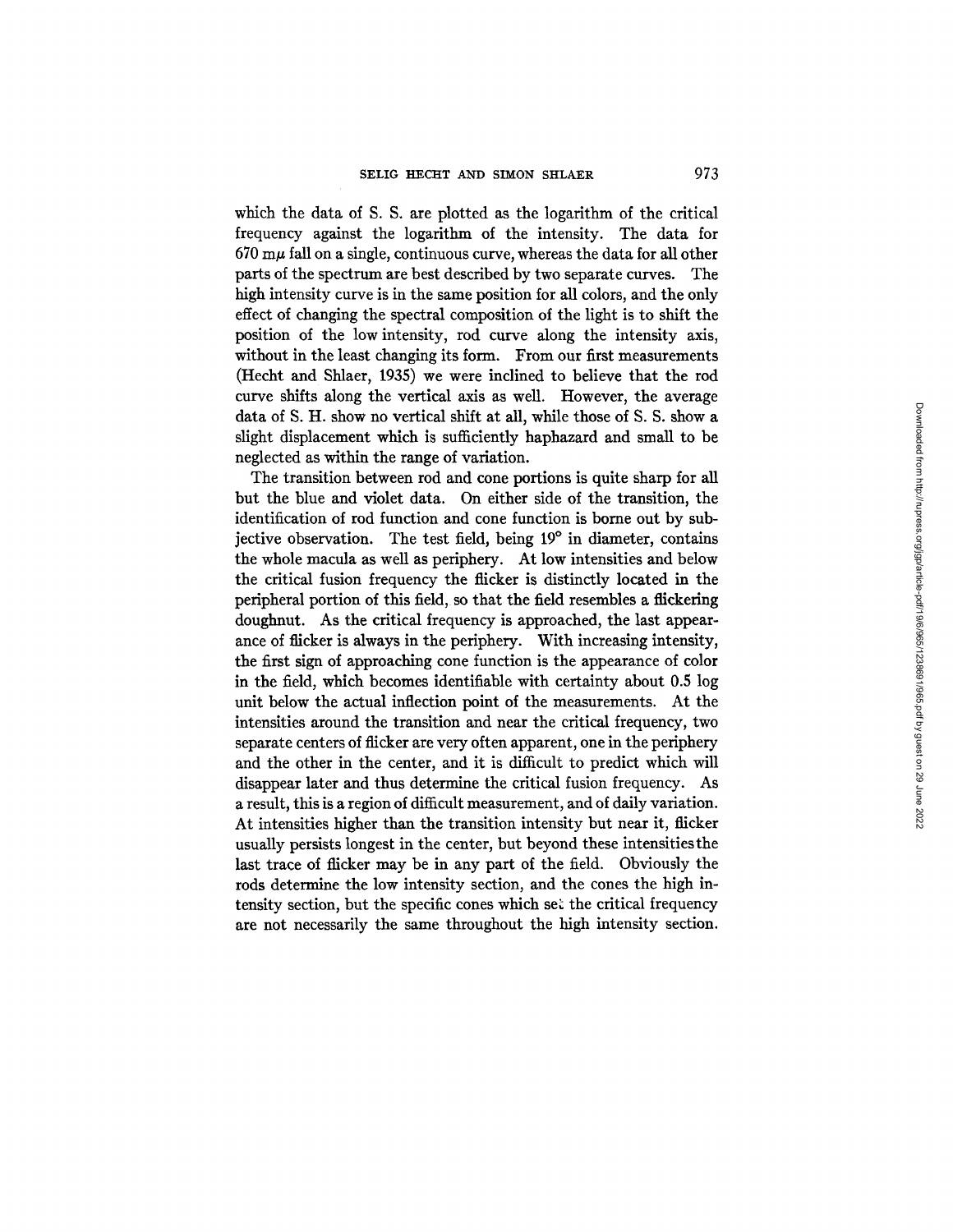## *IV*

# *Theory*

The curve which in Fig. 4 is drawn through the data for 670 m $\mu$ represents the equation

$$
KI = f^2/(f_{max} - f)^2 \tag{1}
$$

in which  $I$  is the intensity and  $f$  the critical fusion frequency.  $K$  is a constant, which in a  $\log I$ -log f plot determines the position of the curve on the intensity axis, just as  $f_{max}$  determines its position on the vertical frequency axis, neither K nor  $f_{max}$  having any influence on the shape of the curve from the equation. It is apparent that the equation describes the entire  $670 \text{ m}\mu$  data with precision. The same curve has been drawn through the cone portions of all the other parts of the spectrum, even though it slights the transition points for the blue and violet. The rod portion of all the measurements has the curve drawn through it from equation

$$
KI = f/(f_{max} - f)^2
$$
 (2)

in which the symbols have the same meaning as before.

Although equations (1) and (2) may be considered as purely empirical expressions to describe the data, they nevertheless can be derived from the familiar reversible photochemical system which has been useful in describing many aspects of vision and the photosensory process (Hecht, 1934). Generalizing the derivation previously made (Hecht and Wolf, 1932; Hecht and Verrijp, 1933 c), the steady state, when the light and dark periods of the intermittent illumination are of equal duration, may be written as

$$
KI = x^n/(a-x)^m \tag{3}
$$

where  $m$  and  $n$  are the reaction orders of the photochemical and dark reactions respectively.

If we make the critical frequency f proportional to the concentration x of photoproducts at the steady state, then equation  $(3)$  becomes the flicker equation (1) for the cones, provided  $m = n = 2$ , as shown by the data of intensity discrimination (Hecht, 1935). Similarly, when  $m = 2$  and  $n = 1$ , equation (3) becomes the same as (2) used for describing the rod data.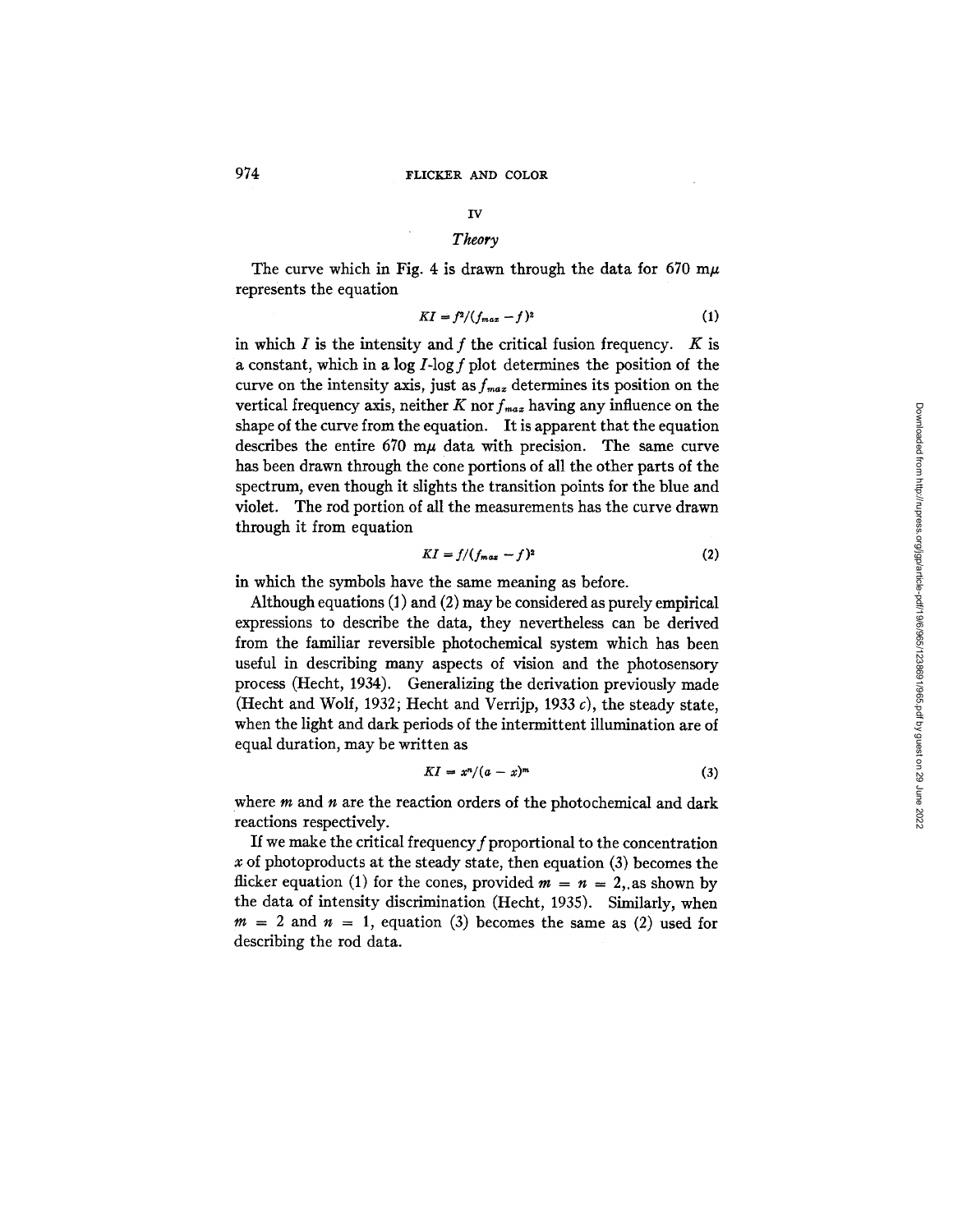The assumption (Hecht and Verrijp, 1933 c) that f is proportional to  $x<sup>2</sup>$  has to be discarded because it requires the intensity factor to enter the equations as  $I^2$ , and Arnold and Winsor (1934) have definitely shown that  $I$  must enter as the first power if Talbot's law is to hold. This change introduces nothing new for the rods since the rod dark reaction at the steady state is also proportional to  $x (n = 1)$  and the resulting equation (2) is almost identical with the old one (Hecht and Verrijp, 1933 c). For the cones, however, the data persist in showing two contradictory things. According to theory, the critical frequency should be proportional to the velocity of the dark reaction. The data dearly show (see particularly the following paper) that for the dark reaction  $n = 2$ , so that f should be proportional to  $x^2$ . Yet the data follow equation (1) only when f is made proportional to x.

One way of resolving this contradiction is to suppose that the proportionality of  $f$  to  $x$  indicates the dependence of the critical frequency for the cones not on the dark reaction which re-forms the sensitive material, but on the secondary dark reaction which follows the photochemical one in time and which uses the photoproducts to form impulses that leave the cell. There is no reason to suppose that the velocity of this reaction is anything but directly proportional to the concentration of photoproducts rather than to their square.

### **SUMMARY**

1. An optical system is described which furnishes large flickering fields whose brightness, even when reduced with monochromatic filters, is capable of covering the complete range of the relation between critical frequency and intensity.

2. For a centrally located test field of 19° diameter, with light from different parts of the spectrum, the data divide into a low intensity section identified with rod function, and a high intensity section identified with cone function. The transition between the two sections is marked by an inflection point which is sharp, except for 450 and 490  $m\mu$  where, though clearly present, it is somewhat rounded.

3. The intensity range covered by the flicker function is smallest in the red, and increases steadily as the wave-length decreases. The increase is due entirely to the extent of the low intensity, rod section which is smallest (non-existent for S. S.) in the red and largest in the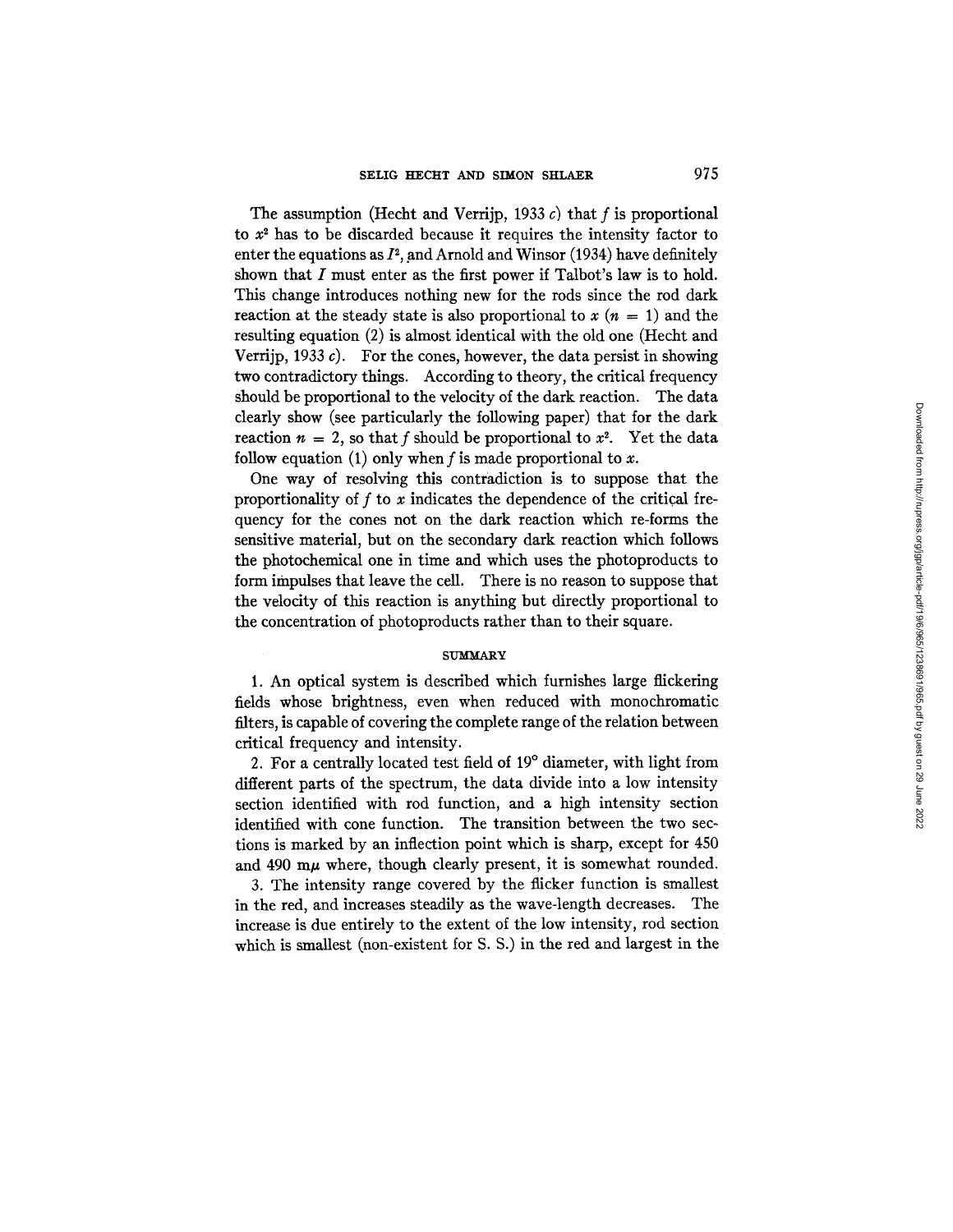## 976 FLICKER AND COLOR

violet. The high intensity cone portion for all colors is in the same position on the intensity axis, and the only effect of decreasing wavelength is to shift the rod section to lower intensities without changing its shape.

4. The measurements are faithfully described by two similar equations, one for the rods and one for the cones, both equations being derived from the general stationary state equation already used for various visual functions.

#### BIBLIOGRAPHY

- Arnold, W., and Winsor, C. P., On the theoretical significance of Talbot's law, *J. Gen. Physiol.,* 1934, 18, 97.
- Hecht, S., Vision: II. The nature of the photoreceptor process, in Murchison, C., A handbook of general experimental psychology, Worcester, Clark University Press, 1934, 704.
- Hecht, S., A theory of visual intensity discrimination, *J. Gen. Physiol.*, 1935, 18, 767.
- Hecht, S., and Shlaer, S., Critical fusion frequency in different spectral regions, *J. Opt. Soc. America,* 1935, 25, 199.
- Hecht, S., Shlaer, S., and Verrijp, C. D., Intermittent stimulation by light. II. The measurement of critical fusion frequency for the human eye, *J. Gen. Physiol.,* 1933, 17, 237.
- Hecht, S., and Verrijp, C. D., The influence of intensity, color, and retinal location on the fusion frequency of intermittent illumination, *Proc. Nat. Acad. So.,*  1933a, 19, 522.
- Hecht, S., and Verrijp, C. D., Intermittent stimulation by light. IIL The relation between intensity and critical fusion frequency for different retinal locations, *J. Gen. Physiol.,* 1933b, 17, 251.
- Hecht, S., and Verrijp, C. D., Intermittent stimulation by light. IV. A theoretical interpretation of the quantitative data of flicker, *J. Gen. Physiol.,*  1933c, 17, 269.
- Hecht, S., and Williams, R. E., The visibility of monochromatic radiation and the absorption spectrum of visual purple. *J. Gen. Physiol.,* 1922, 5, 1.
- Hecht, S., and Wolf, E., Intermittent stimulation by light. I. The validity of Talbot's law for *Mya, J. Gen. Physiol.,* 1932, 15, 369.
- Hyde, E. P., Forsythe, W. E., and Cady, F. E., The visibility of radiation, J. *Franklin Inst.,* 1918, 185, 829.
- Ives, H. E., Studies in the photometry of lights of different colours. II. Spectral luminosity curves by the method of critical frequency, *Phil. Mag.,* 1912, 24, series 6, 352.